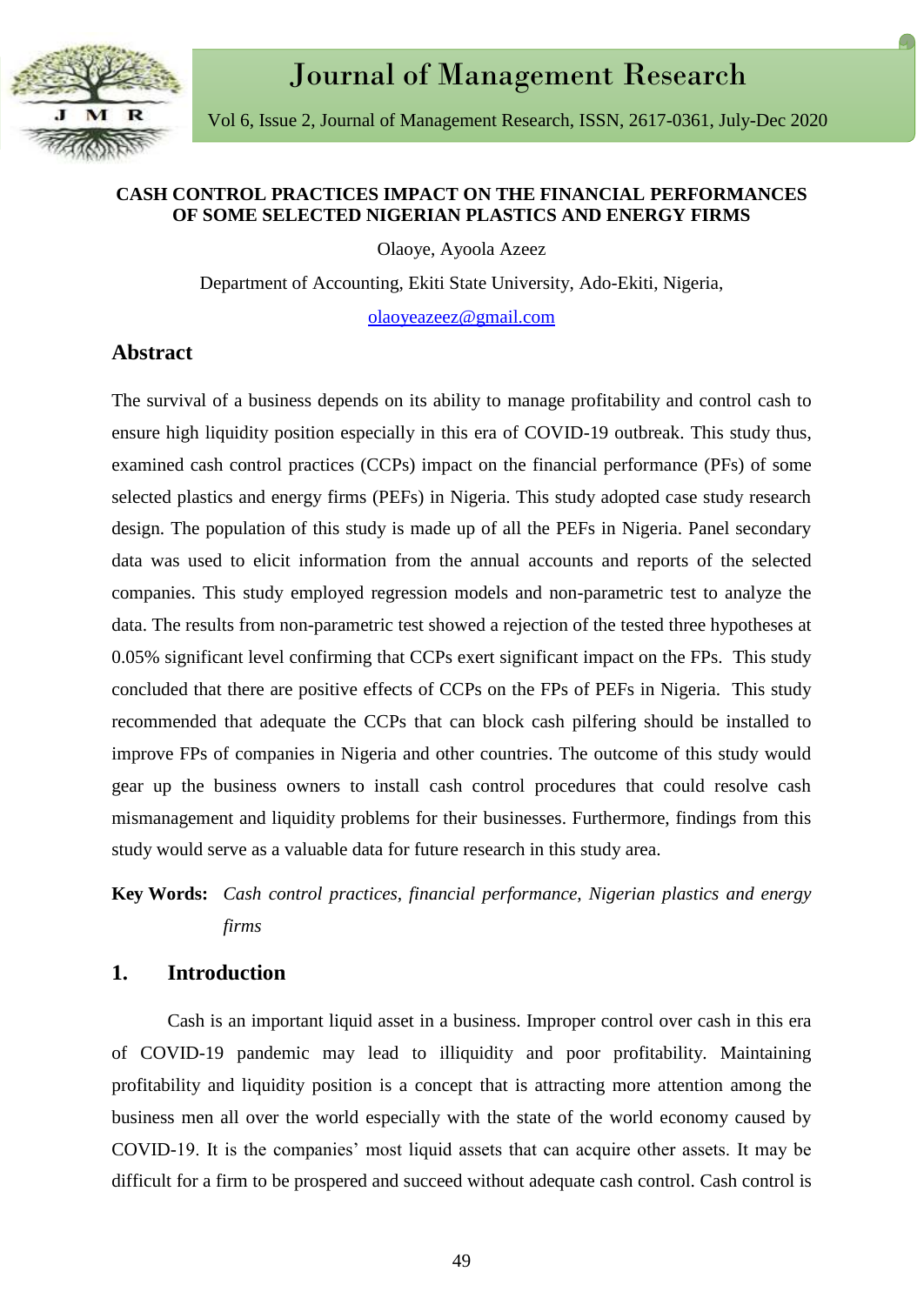all about monitoring and managing credit collection, cash allocation, cash disbursement and account payable policies including invoicing cycle (Badara & Saidin, 2013). The effects of pandemic outbreak on the businesses and their ability to meet both short and long time obligations are worrisome as this situation has put many companies into the danger of bankruptcy and liquidation due to their insolvency. The present global economic meltdown and COVID-19 crisis have put the practical control over cash and its management back to the spotlight. Cash management and control are major activities of managing the internal cash movement activities and procedures to enable entities improve their financial operations and achieve their set goals and aspirations. The financial performance is a measure of how well a business is being managed in line with its set goals. The systems of cash control practices (CCPs) will play significant roles in improving financial performances (FPs) of plastics and energy firms (PEFs) in Nigeria and other countries around the world. An effective cash control practices has the potential of enabling a business to survive and reduce the incidence of carry over frauds and cash pilfering by the employee. Some reviewed related studies like Lumumba, Nyabwanga, Odondo, Otieno and Ojera (2012); Gyebi and Quain (2013); Franks and James (2014); Janaki (2016); Kinyanjui, Kiragu and Kamau (2017); Aminatu and Liman (2018) AND Eton1, Uwonda, Mwosi, Patrick, Ogwel, Obote. (2019) on the effects and the impact of CCPs on the FPs of a business affirmed that the practices of internal control procedures have reduced cash mismanagement and improve liquidity positions. Well designed CCPs must ensure a proper duties segregation and only one employee should not have absolute power to undergo the entire cash process. The CCPs is all about having different people to receive and deposit cash, record cash payments to receivable records and reconcile cash receipt to deposit and general ledger. However, FP is a subjective measure of how well a firm can use asset from primary mode of business to generate revenue. Any company that cannot judiciously utilize its assets like cash whether in hand or at banks has failed in term of cash management because of the numerous effects the cash control practices have on the financial performance of a business. A business can run smoothly only in the presence of adequate working capital (Hussaini, Jamila, Idris & Ibrahim, 2016).

Apart from the issues raised above, a review of literature on this study's area such as Dumitrascu and Savulescu (2012); Ali and Haat (2012); Dineshkumar and Kogulacumar (2013); Gyekye and Oseifuah (2013); Cheruiyot (2014); Weili, Zining, Qiliang. and McVay (2014); Oguda, Odhiambo and Byaruhanga (2015); Eniola and Akinselure (2016)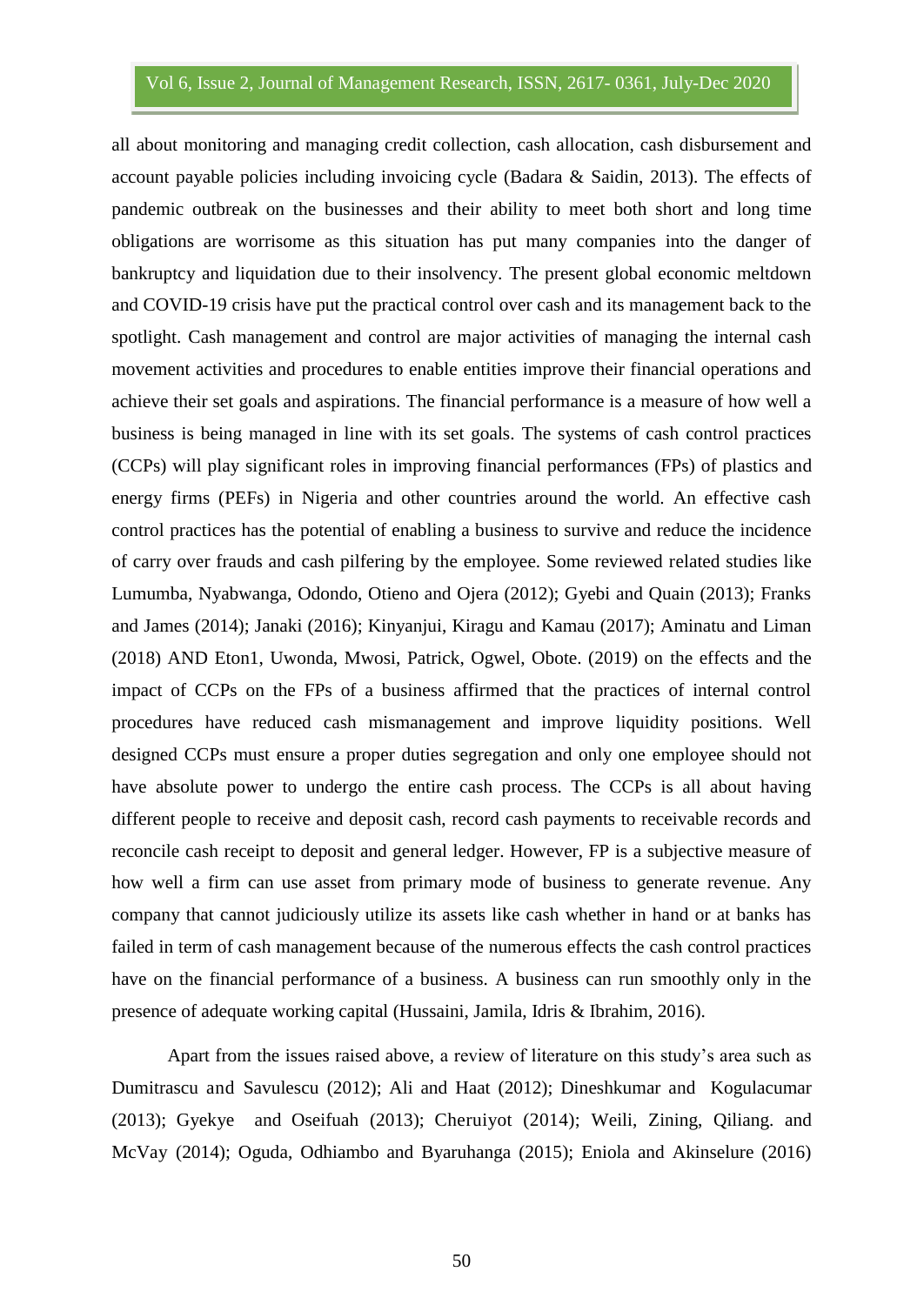among others have used general internal control systems (ICSs) model against the variables like fraud detection and prevention, safeguarding inventory and corporate corruption instead of using cash control practices (CCPs) against the financial performance (FPs). Also, most of the reviewed related studied like Dropkin and Hayden (2001); Charitou, Elfani and Lois (2010); Lumumba, Nyabwanga, Odondo, Otieno and Ojera (2012); Dumitrascu and Savulescu (2012); Gyebi and Quain (2013); Olatunji (2013); Han (2014) Cheruiyot (2014); Janaki (2016); Kinyanjui, Kiragu and Kamau (2017); Murkor, Muturi and Oluoch (2018); Aminatu and Liman (2018); Eton1, Uwonda, Mwosi, Patrick, Ogwel, Obote. (2019) and a host of others that have employed CCPs models like management of working capital, cash flow management, cash management and cash control against the FPs were not conducted in Nigeria. More so, the review studies conducted in Nigeria on this area like Abioro (2013); Akinruwa, Awolusi, and Ibojo. (2013); Franks and James (2014); Eniola and Akinselure (2016) and Aminatu and Liman (2018) have not use the models of cash control practices against the financial performances while, some of these studies in Nigeria have concentrated on the other industries like food and beverages companies, Small and Medium Enterprises, general manufacturing firms apart from plastics and energy industries. This means nobody has ever conducted a research to investigate CCPs impact on the FPs of the selected plastics and energy firms (PEFs) in Nigeria, hence this study. Ii is against the bedrock of these gaps that this study is examining cash control practices impact on the financial performances of some selected Nigerian plastics and energy firms. Specifically, this study:

- a. investigated the working capital management impact on the profit margin of some selected Nigerian PEFs.
- b. analyze the free cash flow management impact on the profit margin of some selected Nigerian PEFs..
- c. assess the excess cash investment impact on the profit margin of some selected Nigerian PEFs..

However, this study is significant as the outcomes from it would gear up the business owners on the need to install practical and effective cash control procedures that would reduce cash mismanagement and improve liquidity position in a way to enhance their businesses financial performances. Furthermore, findings from this study would serve as a valuable research data for future research in this study area.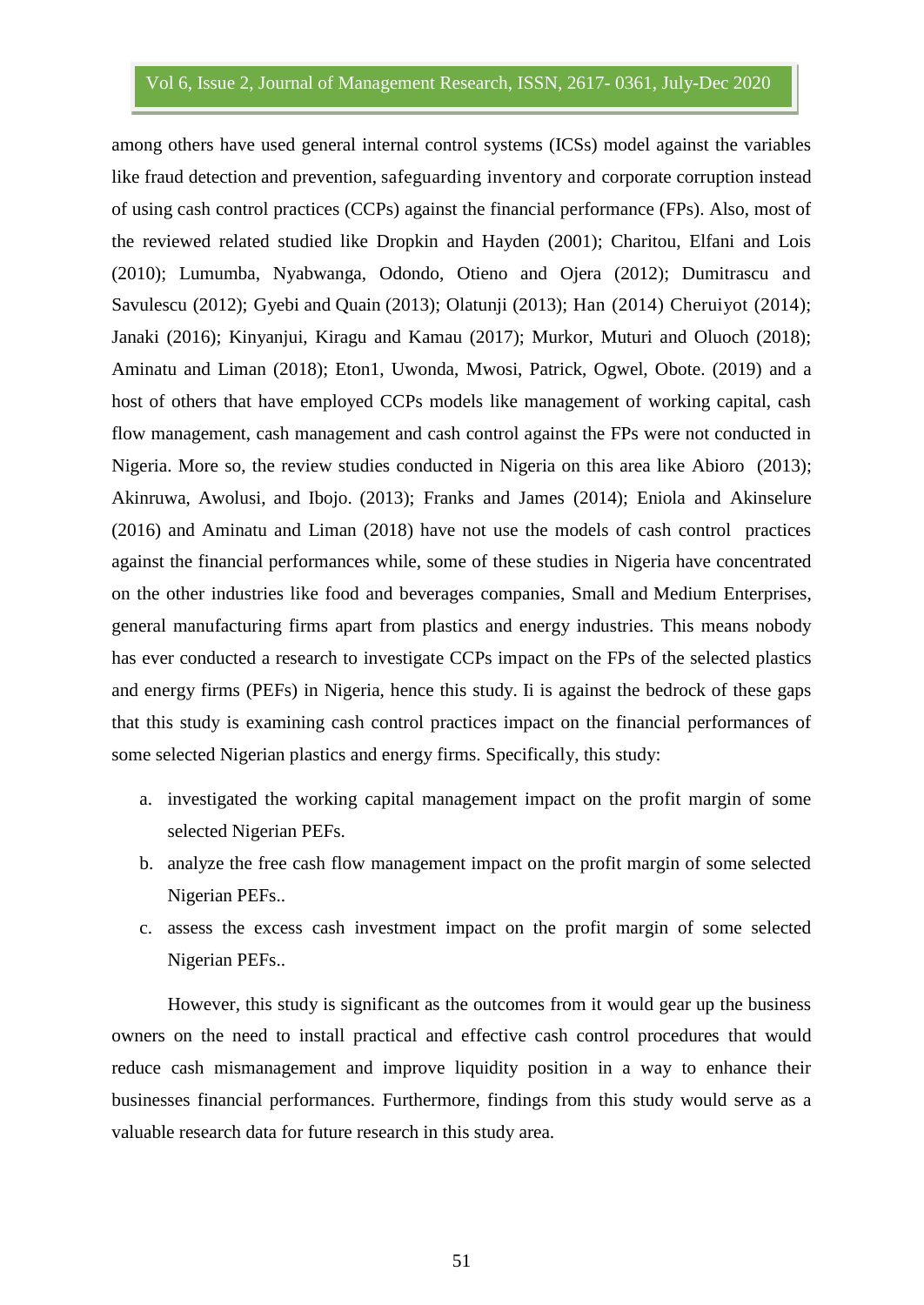## **1.1 Conceptual Review**

#### **1.1.1 Financial Performance**

The term "financial performance" is used as a general measure of a firm's overall financial health ver a given period. Financial performance (FP) is an indication of how a business can utilize its current assets from the firm's main business operations to generate revenues (Byaruhanga & Odhiambo, 2014). FP is the outcome of many different activities undertaken by an organization (Han, 2014). Business FP is the ability of a firm to make good use of its resources in an effective and efficient manner for the achievement of their set goals and objectives (Akinselure & Eniola, 2016). Financial performance measurements of companies are essential for accountability and strategic planning (Frank & James, (2014). FP is a measure of how the business utilized it resources to generate revenues (Alfred, 2007). Firms' financial performances can be measured in term of profitability (Akinruwa et al., 2013). Janaki (2016) claimed that the level of success of a firm is measured through its financial performance based on a selected period of time. The profit margin (PM) is part of the best methods used to measure profitability (Liman et al., 2018). However this study used profit margin as a proxy for financial performance.

#### **1.1.2 Cash Control Practices**

Failure to institute proper cash control practices (CCPs) can lead to loss of assets including cash in the plastics and energy firms (PEFs)*.* CCPs is an aspect of control activities of international control practices (Badara et al,, 2013). CCP is an integral part of internal control systems (ICSs) in an organization. The weakness of internal control procedures will have negative effect on the cash movement, profitability and business going concern (Fatoki, 2014). An entity can generate more profits, if it has an effective internal control Gyebi et al. (2013). With proper ICSs an entity may be in position to comply with laws and regulations in a smooth way as compared to an entity that does not have a proper system of internal control Gyebi et al. (2013). Compliance with relevant statutory and regulatory requirements will reduce business risks and financial losses, and consequently improve PFs Gyebi et al. (2013). Businesses are always vulnerable to many risks if they lack adequate internal controls (Fatoki, 2014). The risks that may be caused by improper records of accounting transactions and making unauthorized cash transactions may significantly affect the entity's financial performance (Fatoki, 2014). In cash control practices,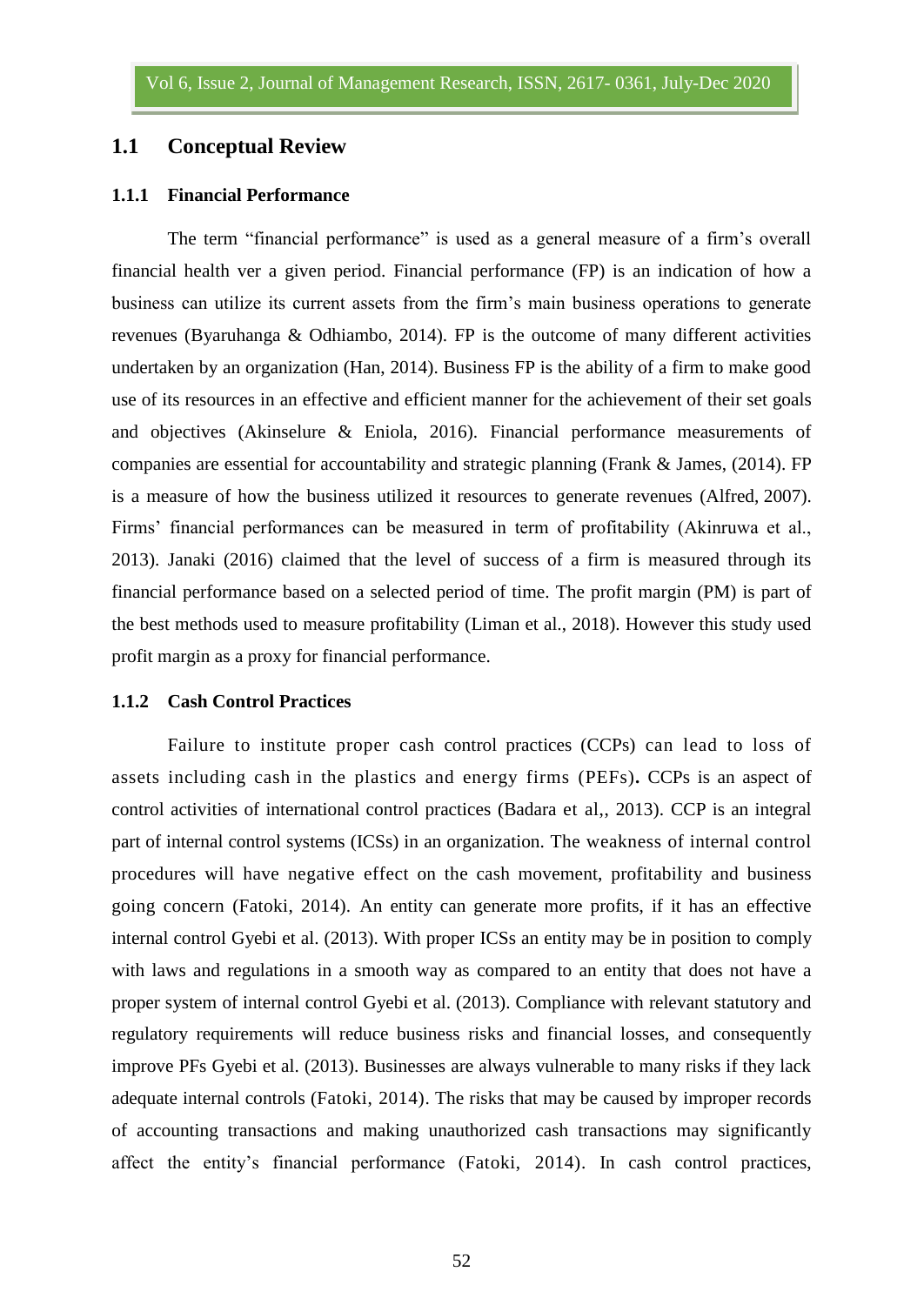separation of tasks of cash payments and accounts reconciliation should be done by the staff that has no responsibilities pertaining to cash approval and who is not a the signatory to the banks accounts (Kinyanjui et al., 2017). Handling of tasks by different individuals as a control mechanism is essential for business survival (Etuk & Baghebo, 2014). The internal control activities over cash include establishment of cash unit; provision of safe under dual control; operation of impress system; surprise cash counting; daily banking of all takings; adequate insurance coverage; installation of raid alarm and accounts reconciliation (Janaki, 2016). The practice of strong and effective cash control activities for a business is crucial for its sound management (Janaki, 2016). The cash control activities of plastics and energy companies should involve but not limited to the practices of managing working capital, free cash flow and investing excess cash in profitable investments. This study therefore used working capital management (WCM), free cash flow management (FCFM) and excess cash investment (ECI) as proxies for cash control practices.

#### **1.1.3 Hypothesis Development**

Working capital is the excess of current assets over current liabilities. WCM represents the relationship between a firm short term assets and its short term liabilities. A firm's sound policy of managing and controlling cash is that which manages working capital in the form of cash receivables from customers, inventory holding and cash payments to suppliers widely linked to the improvement of firms' financial performance (Franks & James 2014). WCM is a business strategy designed to ensure that a company operates efficiently by monitoring and using current assets and liabilities to the best effect. WCM requires application of relevant ratios like current ratio, acid-test ration and working capital ratio .to interpret and determine the cash position of a business. Current ratio is the ratio of current assets to the current liabilities within one year of the firm's operations (Bhumia & Brahuma, 2011)). The current assets are the money and other assets that are readily convertible into cash while current liabilities include all types of liabilities that are meant for payment within a period of one year such as bank overdraft and the like, (Eljelly, 2004). According to Eljelly (2004), cash itself is, by definition, the most liquid form of assets; other assets having varying degree of liquidity depending on their convertibility into cash. However, the goal of WCM is to ensure that a company can afford it day to day operating expense while, at the same time, investing the company's assets in the most productive way. This study therefore hypothesized that: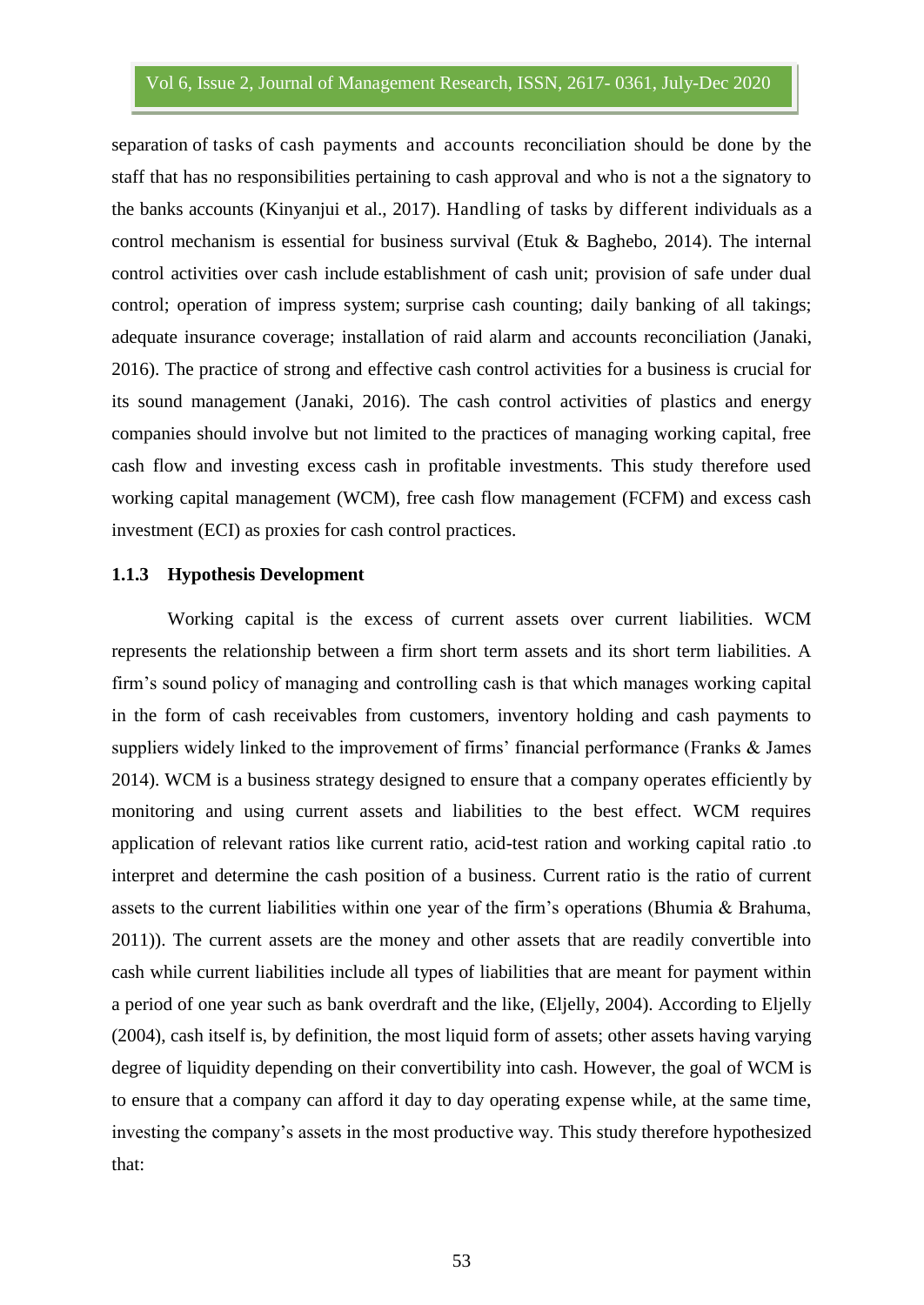1.  $H<sub>O</sub>$ : Working capital management has no impact on financial performances of Nigerian PEFs.

Free cash flow (FCF) measure a company's financial performance. Dropkin and Hayden (2001) explained that cash flow management is the process of controlling, analyzing, and adjusting the firm's cash flow. Cash flow is a financial tool used to gauge a firm's financial performance (Frank et al., 2014). Cash flow shows the firms available cash after taking into consideration how much has been spent on development and on recurrent expenditure (Frank et al., 2014). Managing cash flows is important to the operations of any organization as the retaining of liquid cash will enable the organization to finance its immediate financial obligations (Chartered Institute of Management Accountants (CIMA), 2010). It can however be concluded that managing cash flow is significant to every business entity and its implementation should be emphasized by all the managers of businesses in running their companies. This study therefore hypothesized that:

2.  $H<sub>O</sub>$ : Free cash flow management has no impact on financial performances of Nigerian PEFs.

More so, investment helps money build-up when the stock market is volatile. The main objectives of investing temporary cash excess are to avoid cash illiquidity, achieve higher profitability and ensue firm's survival. Pandey (2004) observed that companies may possess surplus or idle fund that is not immediately needed. The temporary cash surplus may either be invested in a financial instrument or returned to shareholders when no profitable investment opportunities exist (Pandey, 2004). Alternatively, the perceived surplus cash could be held to meet regular cash needs and future contingencies (Pandey, 2004). However, Pandey (2004) advised that such surplus money should be temporarily invested in short-term marketable securities. After achieving the optimal cash, a business can invest the surplus to earn a return and should not be left idle (Pandey, 2004). Emphatically, once a firm's need to hold cash is reduced, the available funds should be invested in short-term investment securities (Berks & Demarzo, 2011). This study therefore hypothesized that:

3. HO: Excess cash investment has no impact on financial performances of Nigerian PEFs..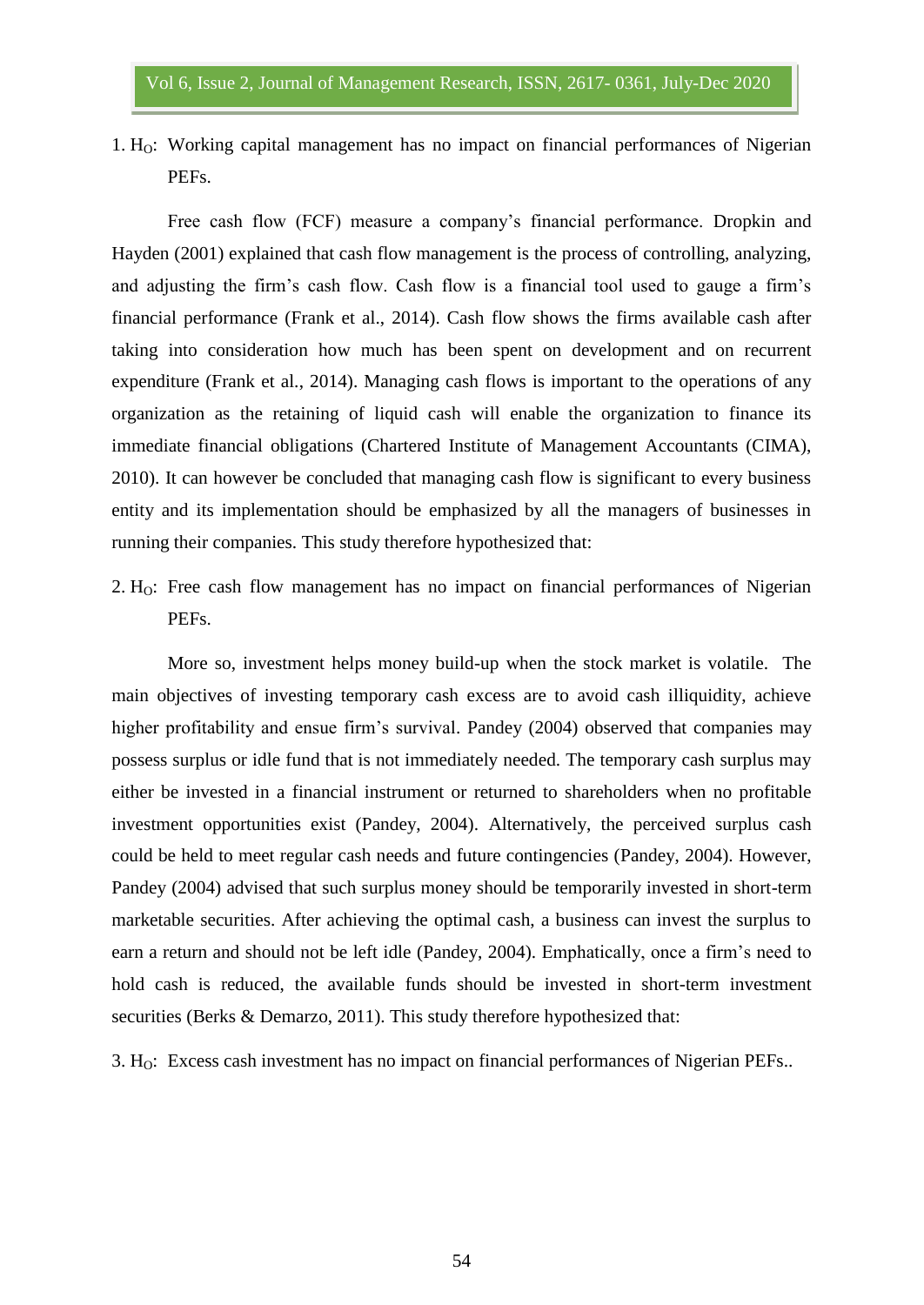## **1.2 Theoretical Review**

### **1.2.1 Theory of Liquidity Preference**

The theory of Liquidity Preference (TLP) was postulated by Keynes in 1936. The theory explained the purpose of supplying and demanding for money (Janaki, 2016). The theory noted that demanding for money takes three forms which are transactional, precautionary and speculative motives (Janaki, 2016). Charitou, Elfani and Lois (2010) elaborated that incurring of cash transactions requires demand for money as a mean of exchanges for immediate monetary transactions of individual and businesses (Charitou et al., 2010). Precautionary purpose of keeping cash is to have cash available to meet unforeseen circumstances (Charitou et al., 2010). Individual people result to cash holding to cater for unexpected financial matters like accidents (Charitou et al., 2010). Speculative reason of saving money is for the individual or organization to take the advantages of investment opportunities Charitou et al., 2010). In strategic financial management, this theory is used to determine the optimal cash balance of any firm (Charitou et al., 2010). However, any organization that uses money available for speculative motive for transactional motives may fail to have optimal cash balance during an unexpected unstable economy (Charitou et al., 2010). The TLP emphasized the need for all businesses to maintain adequate liquidity positions as a cash control mechanism in order to make cash available for urgent needs. Therefore the TLP is relevant to this study.

#### **1.2.2 System Theory**

The system theory (ST) was propounded by Kaufmann in 1966 as in Amagoh (2008) was also used to explain cash control practices (CCPs) as a system of internal control. A system consists of other sub-systems which their integration and interdependence move toward an equilibrium point within a larger system (Ayagre, Ishmael & Nartey, 2014). ST stated that organizational development is a vibrant and continuous control system and process (Amagoh, 2008). The ST offered powerful tools to analyze internal control systems (ICSs) because the effectiveness of ICSs as an integrated system with interrelated components, supporting principles and procedures can also improve financial performance of a firm (Amagoh, 2008). The ICSs covered all relevant areas of an entity and help in creating properly organized and controlled practices and procedures of a control system (Cheruiyot, 2014) Based on the this theory, it is clear that CCPs is a form of ICSs in every human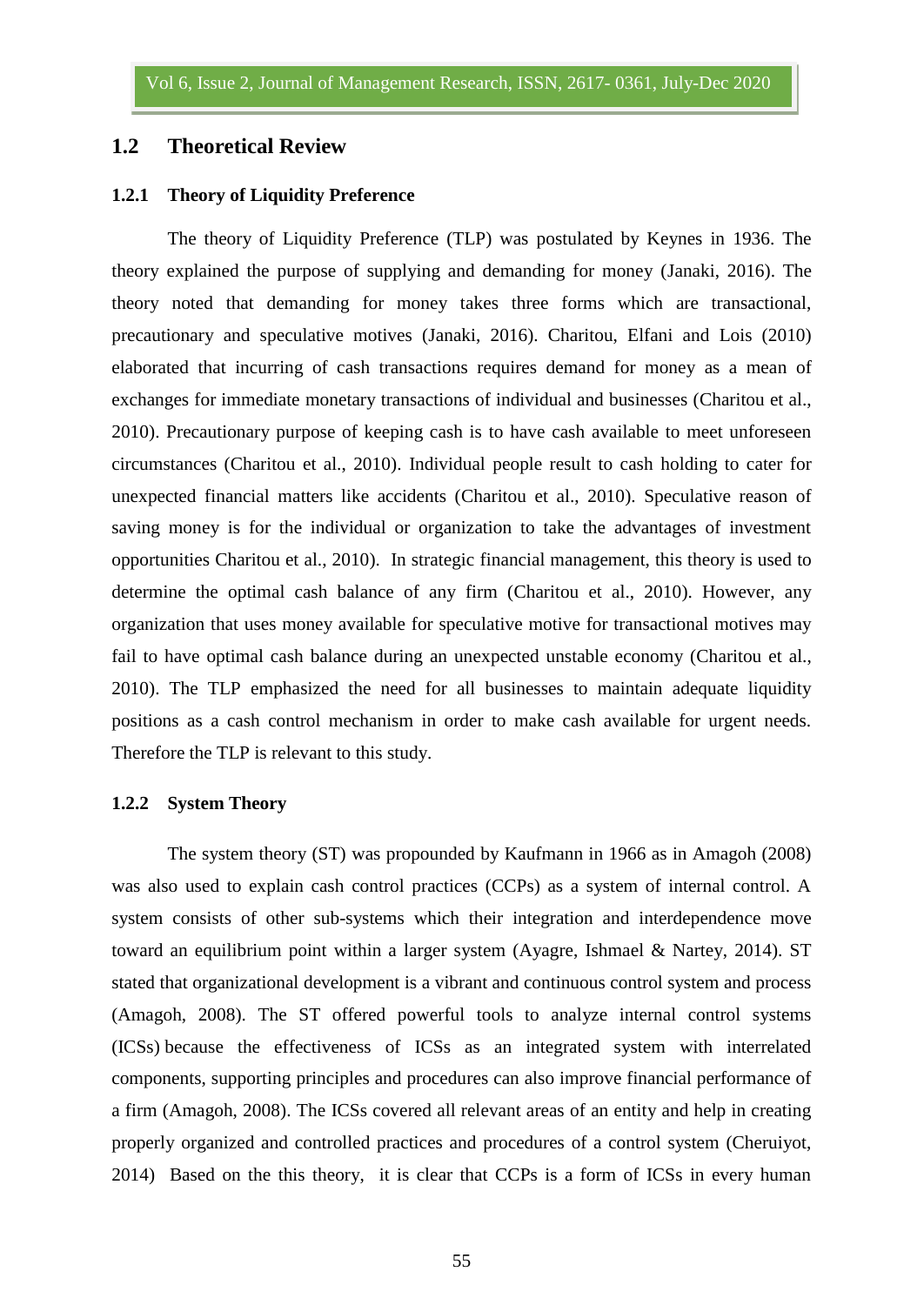organizations. The company financial performance can be affected by establishing or nonestablishing the adequate CCPs in a business organization. Thus, system theory is also relevant to this study.

### **1.3 Empirical Review**

Murkor et al. (2018) investigated the "effects of operating cash flow management on financial performance of mutual funds in Kenya". The study's results disclosed that "operating cash flow" management had significant positive effect on return on assets and insignificant positive effect on return on equity". Also, Gyekye and Oseifuah (2013) examined "the effectiveness of internal controls in SMEs in South Africa and rimary data was used. The study employed Chi-square method to analyze the data collected. Findings from the study showed that "only forty five percent of the firms surveyed have adequate internal controls procedures in place". The study discovered that "the internal control practices among small and medium enterprises were too low". More so, Eton1 et al. (2019) conducted a research on 'cash management and financial performance of business firms in Northern Uganda: a Case of Lira District'. The study used secondary data. Finding from the study revealed that "cash management couldn't sustain financial performance with time due to incompetence in cash forecasting". The study recommended that "business associations in Uganda should provide training on cash management to entrepreneurs as a support to develop cash management ability for their businesses".

### **2. Research Methodology**

This study collected panel secondary data and adopted a case study research design to elicit information on the net income or sales, profits, working capital, cash and cash equivalent and short-term investments from 2019 annual accounts and reports of the selected firms for the computation of relevant ratios. This study's population is made of the entire plastics and energy firms in Nigeria. This study sampled only eight of the PEFs that met the criteria of selection from the total numbers of the PEFs in Nigeria. These criterions include the availability of 2019 annual reports that presented and disclosed the elements of financial statements that can facilitate the computation of the required rations in line with the objective framework of this research work. Others PEFs that failed to meet up with the set criterions and requirements were expunged from selection. The selected PEFs are Dana Incorporated, Meyers Industries international, SAIPEM, Olympic Steel plc, Nigerian Enermel Ware plc,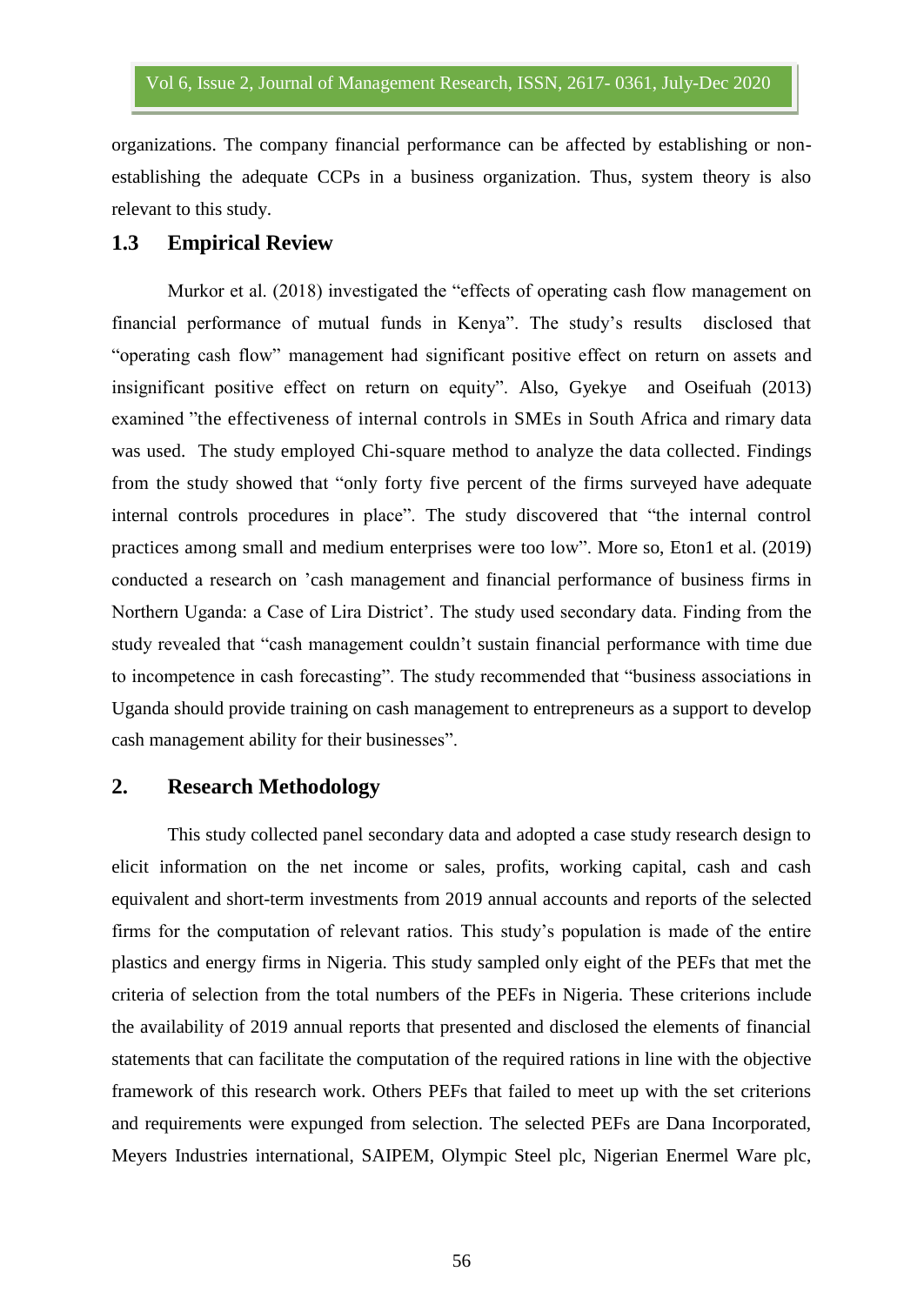Chevron Human Energy Company Eni plc, and Sterling Energy plc. The choice of PECs is to extend the studies of CCPs on FPs to the plastic and energy industries. The non-parametric test and the multiple regression models like model summary and correlation analysis were used to analyze the data gathered at 5% significant level using Statistical Package for Social Sciences (SPSS) version 20 for the analysis. The use regression models is considered to be appropriate for the analysis as it will enhance the objective of determining the relationship or otherwise that may exist between the dependent and independent variables as to confirm the impact of CCPs on the FPs. The non-parametric test is also appropriate for testing null hypotheses. This study therefore expressed dependent variable of financial performances (FPs) as a function of the independent variable of cash control practices (CCPs). FPs was measured in term of gross profit to net income/sales (GPNI), while CCPs was measured in terms of working capital to net income/sales (WCNI); cash and cash equivalent to net income/sales (CCENI) and short term investment to net income/sales (FSTINI) as showed in table 1.

## **2.1 Model Specification and Variables Identification**

This study used linear regression model adopted by Jokipii (2010). The dependent variable from the study is Y while the explanatory independent variables include  $(X1\mu_1)$ ,  $(X2\mu_2)$ ,  $(X3\mu_3)$ ,  $(X4\mu_4)$ ,  $(X2\mu_5)$ , constant  $(\mu_0)$  and  $\varepsilon$  error term. The model is specified below: ( )  $\boldsymbol{Y}$ 

 $= f(\mu_0 + \mu_1 X1 + \mu_2 X2 + \mu_3 X3 + \mu_4 X4 + \mu_5 X5)$ ε)

where:  $\mu_0$  is constants,  $\epsilon$  is the error term,

y performance of SMEs,  $XI\mu_1$  = environment control,  $XI\mu_2$ 

= assessment of risk,  $XI\mu_3$  = control activities,  $XI\mu_4$ 

= communication and information,  $XI\mu_5$ 

= monitoring measured and  $\mu_1 - \mu_5$  are parameters/coefficients.

The model was modified for this study as follow: The dependent variable includes FPs measured GPNI as a function of the three explanatory independent variables of WCNI, CCENI and STINI, the proxies for cash control practices (CCPs) to form the study's objectives and hypotheses. The model is specified below: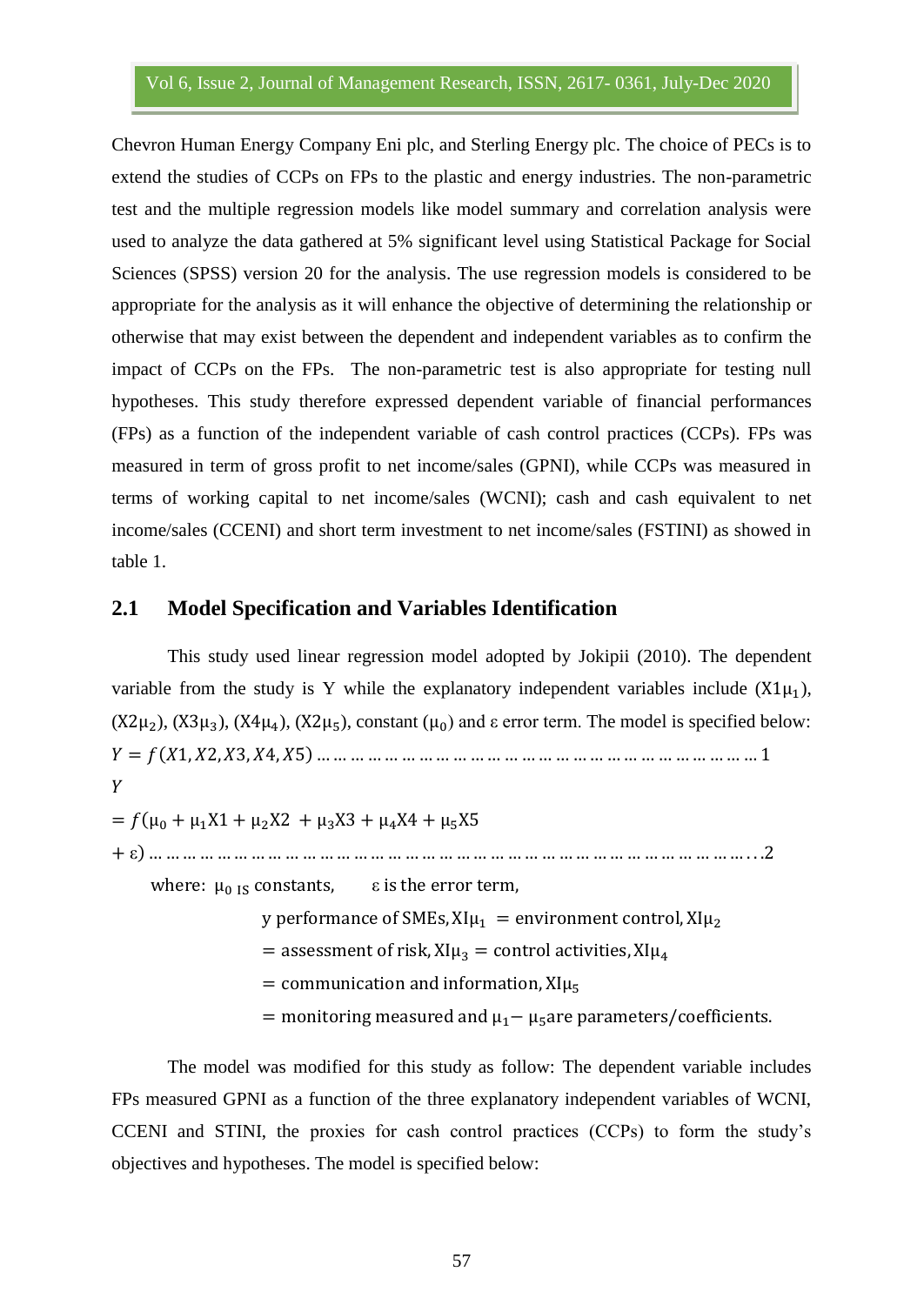( )  $GPNI = f(\mu_0 + \mu_1 WCNI + \mu_2 CCENI + \mu_2 S)$ ε)

where:  $\mu$ <sub>0</sub> <sub>IS</sub> a constants, ε i i S

 $WCNI = working capital to net income,$ 

 $CCENI = cash$  and cash equivalent to net income,

**STINI** 

= short – term investment to net income and  $\mu_1 - \mu_2 a$ 

| Variables Identification     | <b>Variables Proxies</b> | <b>Measurements</b>          |
|------------------------------|--------------------------|------------------------------|
| <b>Independent Variables</b> |                          |                              |
| Working capital management   | Working capital ratio    | Working capital x 100        |
|                              |                          | Net income/sales (WCNI)      |
| Free cash flow management    | Cash & cash equivalent   | Cash & cash equivalent x 100 |
|                              |                          | Net income/sales (CCENI)     |
| Excess cash investment       | Short-term investments   | Short-term investment x 100  |
|                              |                          | Net income/sales (STINI)     |
| Dependent Variable           |                          | Measurement                  |
| Financial performances       | Profits margin           | Gross Profit x100            |
|                              |                          | Net income/sales (GPNI)      |

#### **Table 1: Variables Identification and Measurements**

**Source:** Author's Compilation (2020)

Table 1 shows the identification and the measurements of dependent and independent variables of this research work.

## **2.2 A Priori Expectation**

There expected positive effects of CCPs on the FPs of Nigerian PEFs. His is symbolical showed below:

 $\mu_1, \mu_2 > 0$ 

## **3. Empirical Results**

This section analyzed panel data gathered and discussed the empirical funding obtained from the tested three hypotheses through the statistical tools like multiple regression models comprising models summary and regression coefficient.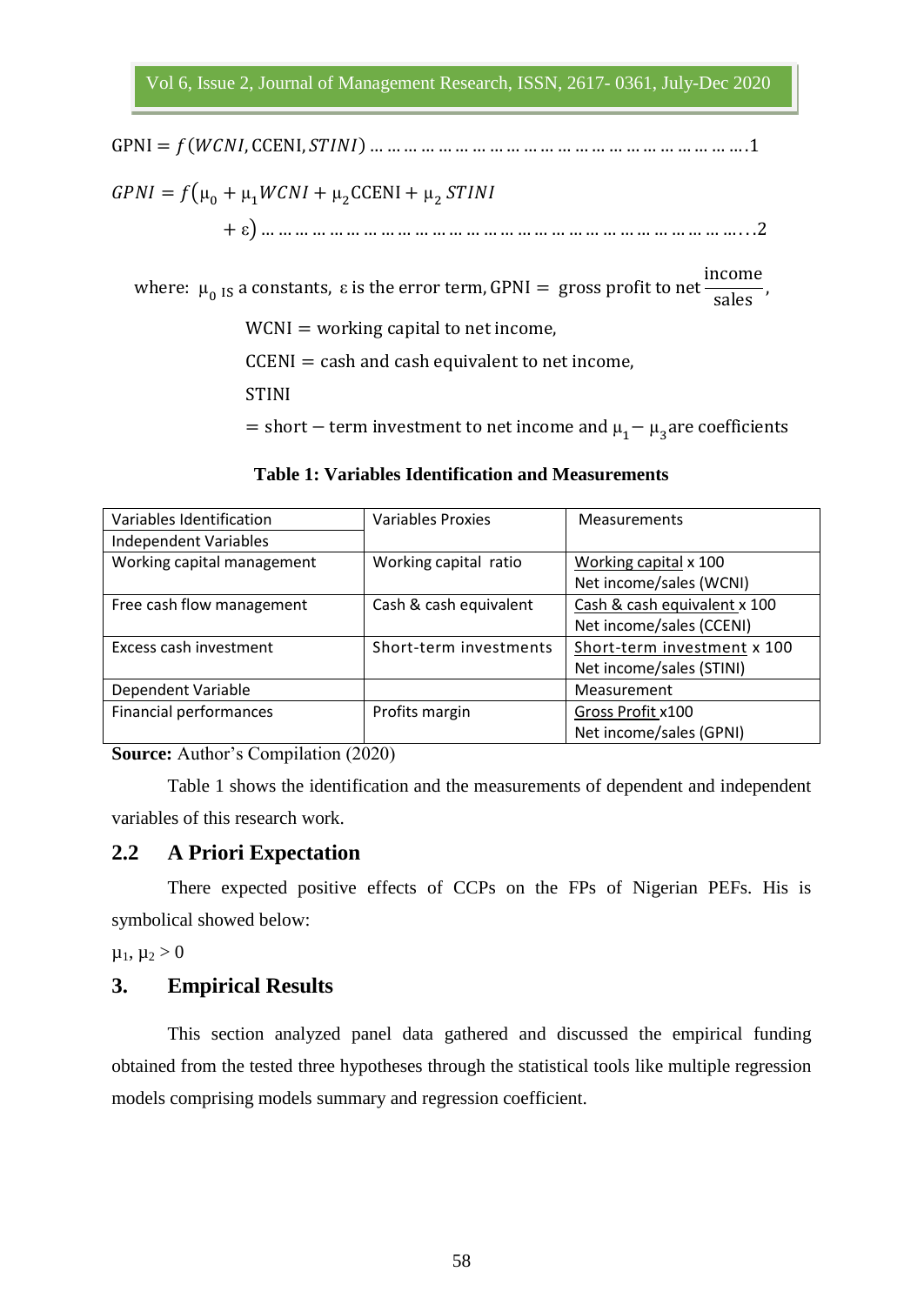# **3.1 Regression Statistics**

## **Table 2: Model Summary**

| <b>Model</b> | R               | <b>R</b> Square | <b>Adjusted R Square</b> | <b>Std. Error of the</b> |
|--------------|-----------------|-----------------|--------------------------|--------------------------|
|              |                 |                 |                          | <b>Estimate</b>          |
|              | $0.663^{\rm a}$ | 0.440           | 0.020                    | 0.11478                  |

Sources: Author's Computation (2020)

a. Predictors: (Constant), Short-term Investment to Net Income/sales, Working Capital to Net Income/sales, Cash & Cash Equivalent to Net Income/sales.

Table 2 showed the result of regression model where  $R^2 = 0.440$  indicating strong effects of CCPs on the FPs of Nigerian PEFs.

## **Table 3: Regression Coefficients**

| Model |                                                       | Un-standardized<br><b>Coefficients</b> |                   | <b>Standardized</b><br><b>Coefficients</b> | T        | Sig.  | <b>Correlations</b> |          |          |
|-------|-------------------------------------------------------|----------------------------------------|-------------------|--------------------------------------------|----------|-------|---------------------|----------|----------|
|       |                                                       | B                                      | <b>Std. Error</b> | <b>Beta</b>                                |          |       | Zero-order          | Partial  | Part     |
| 1     | (Constant)                                            | 0.178                                  | 0.070             |                                            | 2.546    | 0.064 |                     |          |          |
|       | Working<br>Capital<br>Net<br>to<br>Income/sales       | $-0.073$                               | 0.095             | $-18.759$                                  | $-0.774$ | 0.482 | $-0.278$            | $-0.361$ | $-0.290$ |
|       | Cash & Cash<br>Equivalent to Net<br>Income/sales      | $-0.072$                               | 0.095             | $-18.422$                                  | $-0.760$ | 0.490 | 0.271               | $-0.355$ | $-0.284$ |
|       | Net<br>Investment<br>Short-term<br>to<br>Income/sales | $-0.041$                               | 0.038             | $-0.435$                                   | $-1.087$ | 0.338 | $-0.486$            | $-0.477$ | $-0.407$ |

a. Dependent Variable: Net Income/sales

**Sources:** Author's Computation (2020)

The result of correlation  $(r)$  =0.663 (66.3%) in table 3 indicated a strong effect between CCPs and the FPs of the selected Nigerian PEFs.

## **3.2 Nonparametric Tests**

## **Table 4: Hypotheses Summary**

|                             | <b>Null hypotheses</b>                             | <b>Test</b>                | Sig.  | <b>Decision</b>   |  |
|-----------------------------|----------------------------------------------------|----------------------------|-------|-------------------|--|
|                             | The<br>categories of net<br>income/                | sample<br><b>One</b>       | 1.000 | Retained the null |  |
|                             | sale occurred with equal probability               | chi-square                 |       | hypothesis        |  |
|                             |                                                    | test                       |       |                   |  |
| $\mathcal{D}_{\mathcal{L}}$ | The distribution of working capital One sample     |                            | 0.031 | Reject the null   |  |
|                             | management to net income/sale is normal chi-square |                            |       | hypothesis        |  |
|                             | with mean 10.47 and standard deviation test        |                            |       |                   |  |
|                             | 29.71                                              |                            |       |                   |  |
| 3                           | The distribution of cash and cash equivalent   One | sample $\vert 0.035 \vert$ |       | Reject the null   |  |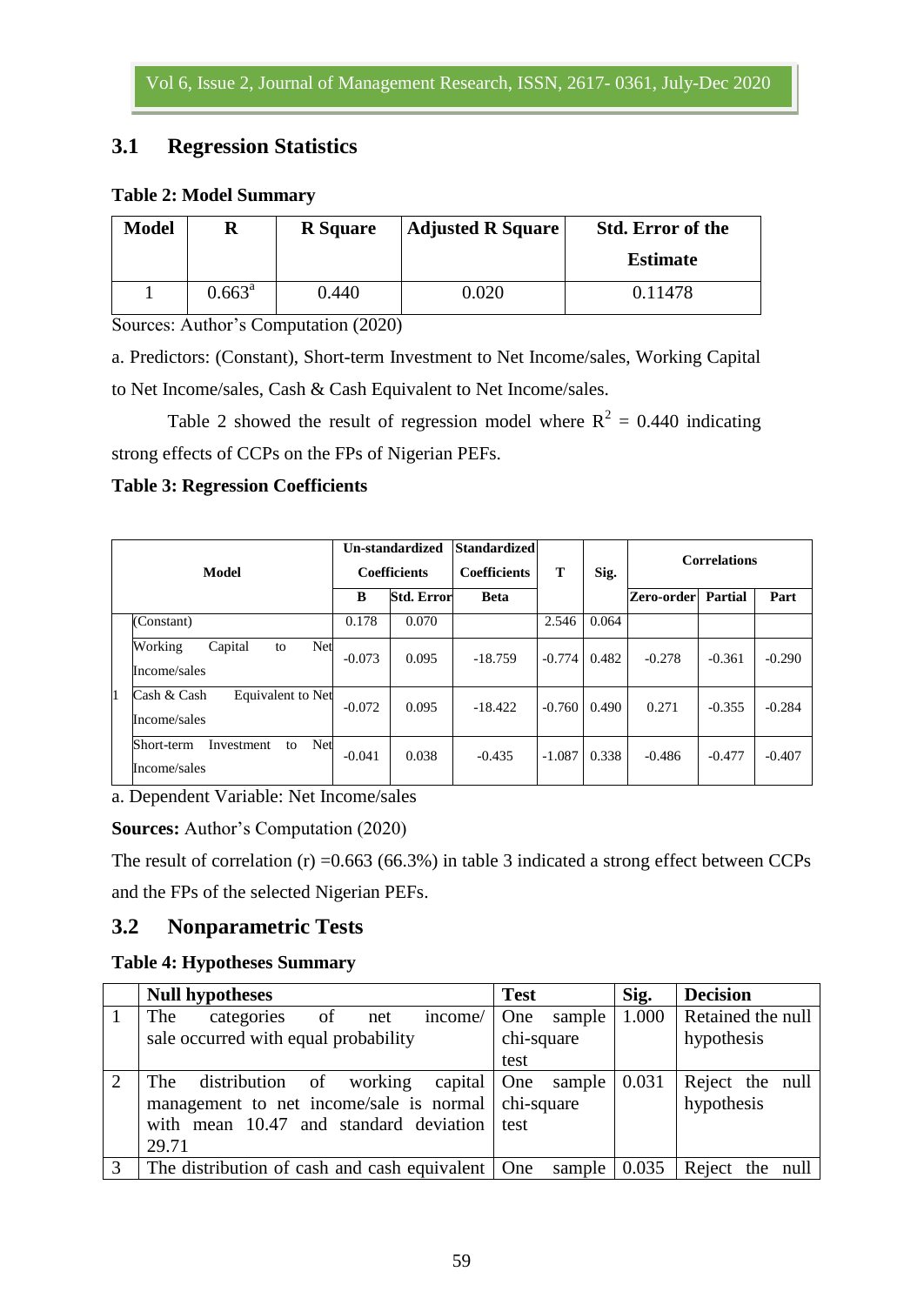| to net income/sale is normal with mean $-9.81$   chi-square                                           |      | hypothesis |
|-------------------------------------------------------------------------------------------------------|------|------------|
| and standard deviation 29.57                                                                          | test |            |
| The distribution of short term investment to $\vert$ One sample $\vert$ 0.036 $\vert$ Reject the null |      |            |
| net income/sale is normal with mean $0.45$   chi-square                                               |      | hypothesis |
| and standard deviation 1.23                                                                           | test |            |

**Sources:** Author's Computation (2020)

The non-parametric tests of the three hypotheses from number 2 to 4 in table 4 with their corresponding means and standard deviations showed the rejection of all the hypotheses. That means CCPs have positive effects on the FPs of Nigerian PEFs.

### **3.3 Discussion of Findings**

The empirical results in tables 2 and 4 showed a total rejection of the three test hypotheses as the result of correlation (r)  $=0.663$  (66.3%) in table 2 indicated that there are effects of cash control practices (CCPs) on the financial performances (FPs) of the selected Nigerian plastics and energy firms (PECs) under investigation. The adjusted R Square of 0.440 implied that about 44% of the variation in PEFs could be explained by CCPs and the remaining 56% of FPs is decided by other factors outside this study. By interpretation, any weak in cash control will reduce the financial performances of the companies. Therefore the null hypotheses 1, 2, and 3 were rejected and the alternative one accepted. Thus, CCPs has significant effects on FPs of Nigerian PEFs. Also, regression coefficient results in table 3 showed a regression line of FPs = 0.178 -0.073  $\mu_1$ -0.072  $\mu_2$ + -0.041  $\mu$ 3 +  $\varepsilon$  indicating that a single increase in the CCPs will lead to the improvement in the FPs of Nigerian PEFs. This study's results agreed with that of the study conducted by Eniola et al.(2016) among others where there-in concluded that the existence of system of internal control would positively influences the financial performances a business. The theory of liquidity preference (TLP) postulated by Keynes in 1936 confirmed the results of this study and established by the fact that demanding for money takes three dimensions namely transactional, precautionary and speculative motives. The theory agreed that the precautionary purpose of saving cash is to have cash available to meet unforeseen contingencies. Al the results above for this study revealed positive effects of CCPs on the FPs of Nigerian PECs. Thus hypotheses 1, 2 and 3 were rejected. Thus:

- a. Working capital management has effect on the profit margin of Nigerian plastic and energy firms
- b. Free cash flow has effect on the profit margin of Nigerian plastic and energy firms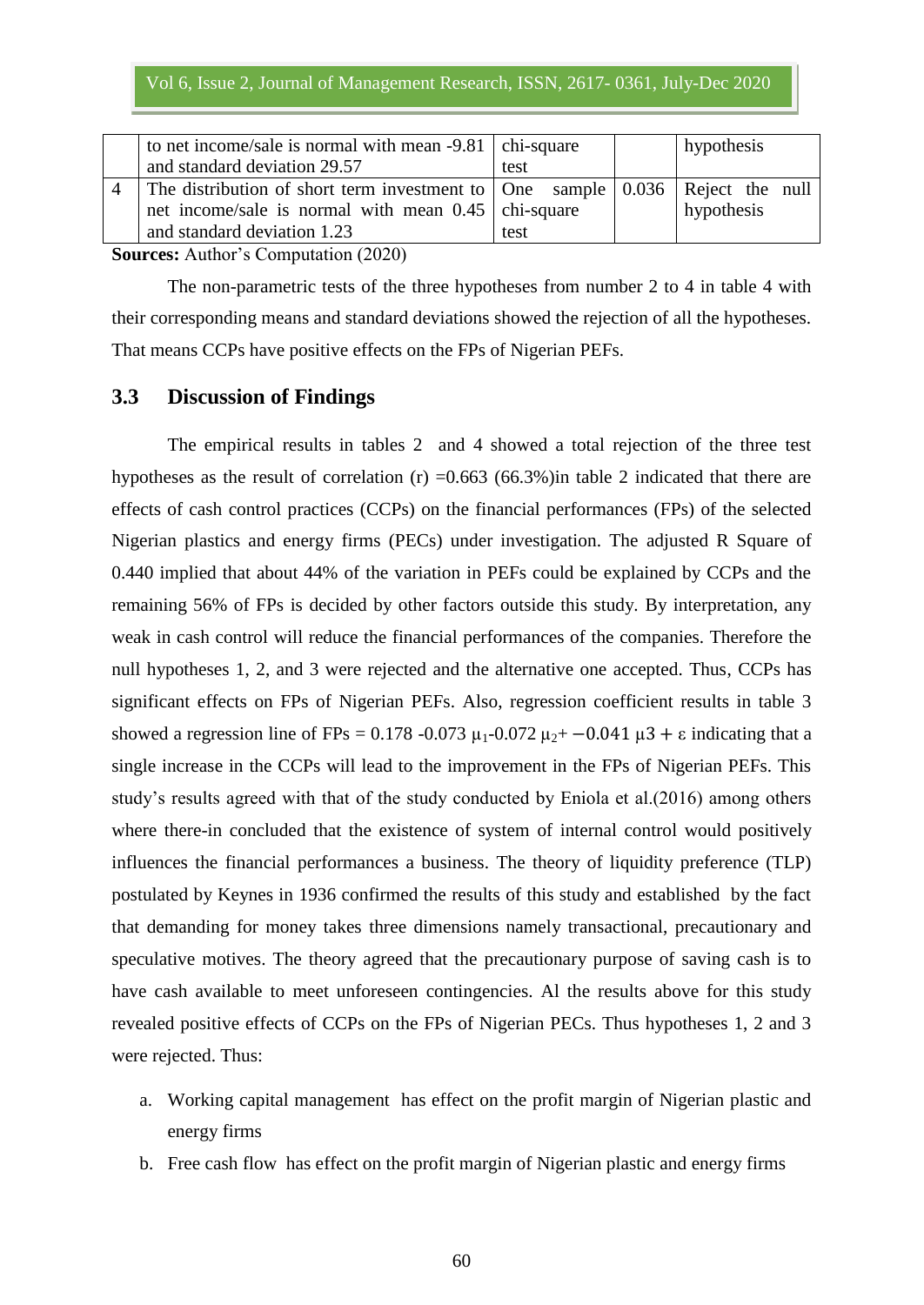c. Excess cash investment has effect on the profit margin of Nigerian plastic and energy firms

Therefore, cash control practices have positive significant effects on the financial performances of Nigerian plastics and energy firms.

#### **4. Conclusion and Recommendation**

Cash control practices may not turn around with time due to control inabilities of many companies as discovered from the findings of this study. Obviously, this study results indicated that CCPs have significant and effects on the FPs improvement of PEFs in Nigeria. The results of study agreed with the results of the study conducted by Murkor et al. (2018) where there-in found that the operating cash flow management had significant and positive effect on the return on assets of the company. Therefore, the owners of PEFs are advised to implement adequate CCPs that can end up cash mismanagement in order to improve their businesses FPs. But unfortunately, most of the managements and the owners of business organizations are incompetent in designing the appropriate cash control practices and failed to properly manage the working capital making things difficult for their companies to match short term debts payments periods against the periods of making cash available leading to their inability to build a sustainable free cash flows. However, as companies keep on developing from small enterprises to medium size, it is necessary to install proper cash control practices becomes inevitable. Eventually, this study is limited to plastics and energy industries and was conducted in Nigeria. Future researchers on this area should therefore cover other industries apart from PEFs and broaden their research coverage to other country instead of Nigeria alone. The outcome of this study would gear up the business owners to install adequate and appropriate cash control procedures and practices to resolve cash mismanagement and liquidity problems in their businesses. Furthermore, findings from this study would serve as a valuable research data for future research in this study area.

### **References**

- Abioro, M. (2013). "The Impact of Cash management on the performance of manufacturing in nigeria". *Uncertain Supply Chain Management, 1*(2013), 177-192.
- Akinruwa, T. E., Awolusi, O. D. and Ibojo, B. O. (2013), "Determinants of Small and Medium Enterprises performance in Ekiti State in Nigeria: a business survey approach". *European Journal of Humanities and Social Sciences, 27 (1), 1397 – 1413.*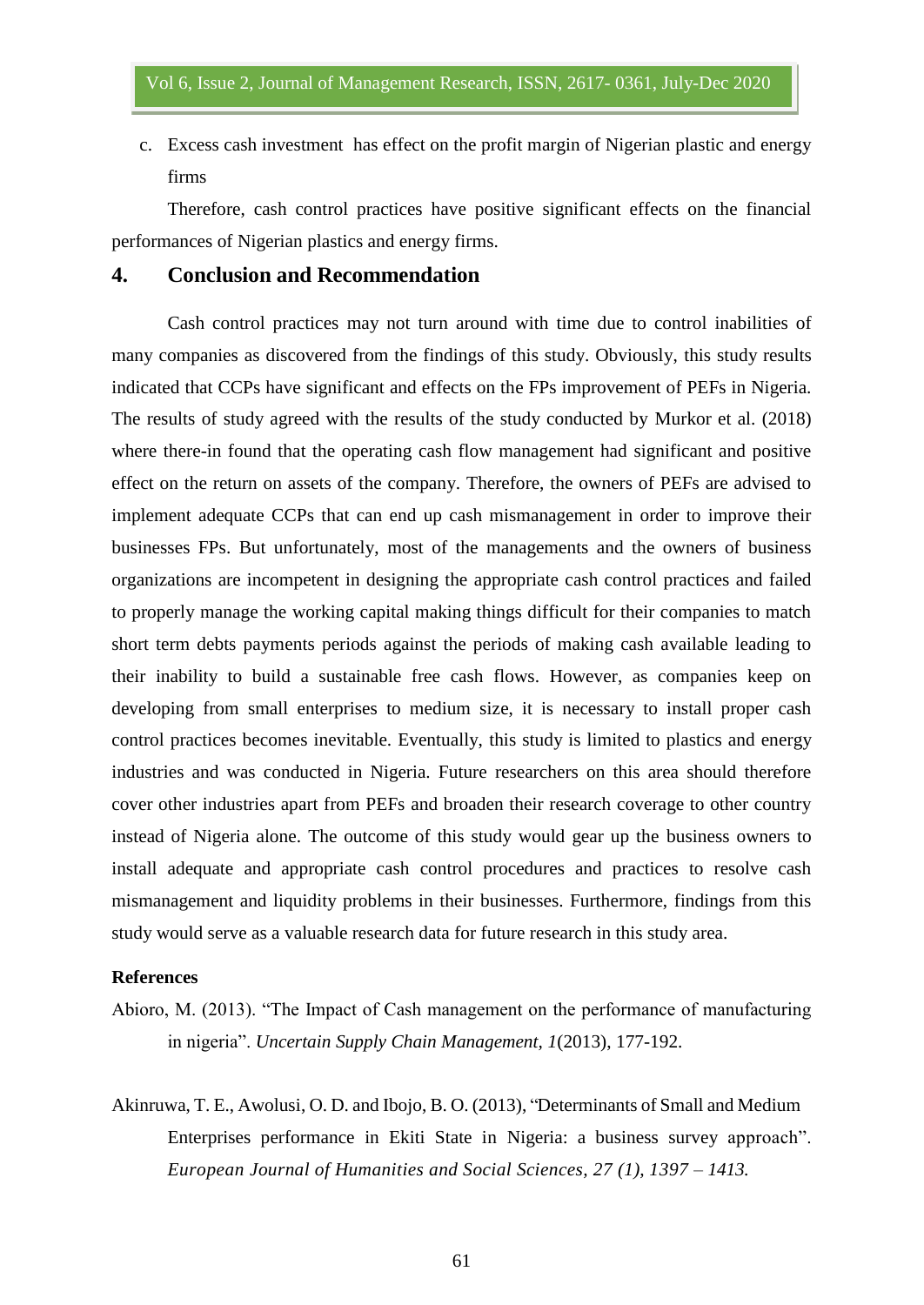Alfred, D. D. (2007). Corporate Finance (2nd edition), New York: High Rise Publishers.

- Ayagre, P., Ishmael, A. and Nartey, J. (2014). "The effectiveness of systems of internal control of banks: The case of Ghanaian banks". International Journal of Accounting *and Financial Reporting, 4(2), 377 – 389.*
- Ali, A.& Haat, M. H. (2012). "The impact of internal control on the performance of small and medium enterprise: Malaysian evidence": Presented at the 2012 SIBR Conference on Interdisciplinary Business and Economics Research, 7th-9th June 2012.
- Amagoh, F. (2008). "Perspectives on organizational change: Systems and complexity theories". *The Public Sector Innovation Journal, 13(3), 1-14.*
- Aminatu. S.M & Liman. M (2018). "Operating cash flow and corporate financial performanceof listed conglomerate companies in Nigeria", *IOSR Journal of Humanities and Social Science (IOSR-JHSS),* 23(2) 01-11.
- Badara, M. S. & Saidin, S. Z. (2013). "Impact of the effective internal control system on the internal audit effectiveness at local government level", *Journal of Social and Development Sciences, 4(1), 16-23.*
- Berks, J., & Demarzo, P. (2011), *Corporate finance*, 2nd Edition. Pearson Education Inc.
- Bhumia, A. & Brahuma, S. B. (2011). "Importance of liquidity management on profitability", *Asian Journal of Business Management,* 1, 108-117.
- Byaruhanga, J. & Odhiambo, A. (2014). "Effects of Systems of internal control on financial performance of sugarcane out grower companies in Kenya", *IOSR Journal of Business and Management, 16(12), 62-73.*

Charitou, M. S., Elfani, M., &Lois, P (2010). "The effect of working capital management on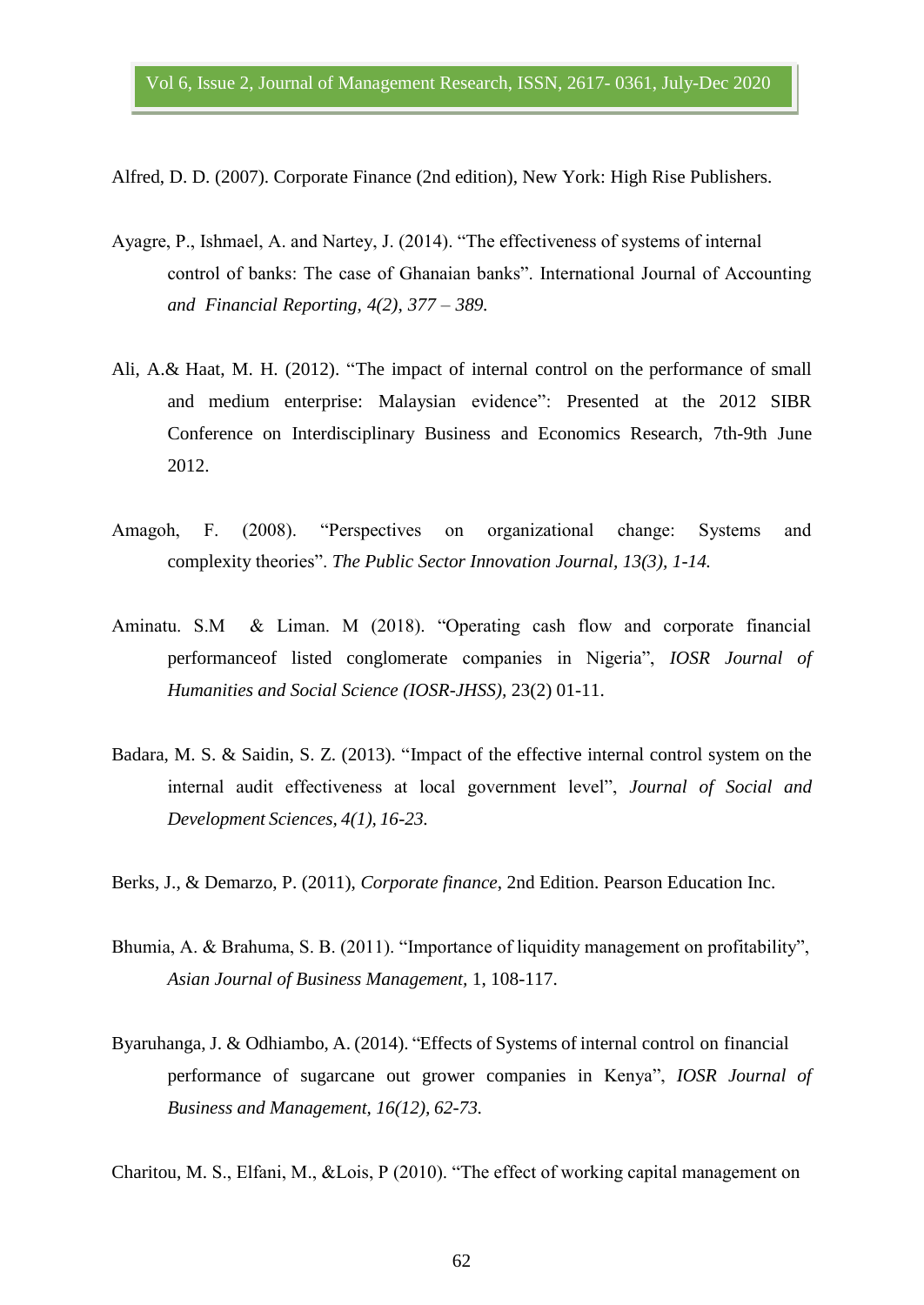firm's profitability: empirical evidence from an emerging market". *Journal of Business and economics Research* (JBER), 8(12).

- Chartered Institute of Management Accountants (CIMA) (2010). Improving Cash Flow using Credit Management, 1-28.
- Cheruiyot, S. K. (2014). "Effectiveness of systems of internal control in safeguarding inventory: A case study of Rift Valley Institute of Science and Technology", Unpublished MBA Project. Kabarak University, Kenya.
- Dropkin, M., & Hayden, A. (2001). The Cash Flow Management Book for Non-profits: A Step-by-Step Guide for Managers, Consultants, and Boards. *Jossey-Bass*, 301-395.
- Dumitrascu, M. & Savulescu, I. (2012), "Internal control and its impact on corporate governance, in Romanian Listed Companies", *Journal of Eastern Europe Research in Business & Economics, 12, 1-12.*
- Dineshkumar, S. & Kogulacumar, P. (2013). "Internal control system and its impact on the performance of the Sri Lanka Telecom limited in Jaffna District", *International Journal of Advanced Computer Technology, 2(6), 56-64.*
- Eniola, O, J. & Akinselure, O. P. (2016), "Effect of internal control on financial performance of firms in Nigeria: a Study of Selected Manufacturing Firms", *Journal of Business and Management (IOSR-JBM)*, *8(10), 80-85.*
- Eljelly, A. (2004)." Liquidity-profitability tradeoff: an empirical investigation in an emerging Market", International *Journal of Commerce & Management, 14(2), 48 -61.*
- Eton1, M., Uwonda, G., Mwosi, F., Patrick, B., Ogwel, Obote, D. (2019). "Cash management and financial performance of business firms in Northern Uganda: a Case of Lira District", *The International Journal of Business Management and Technology,* 3(4), 1-11.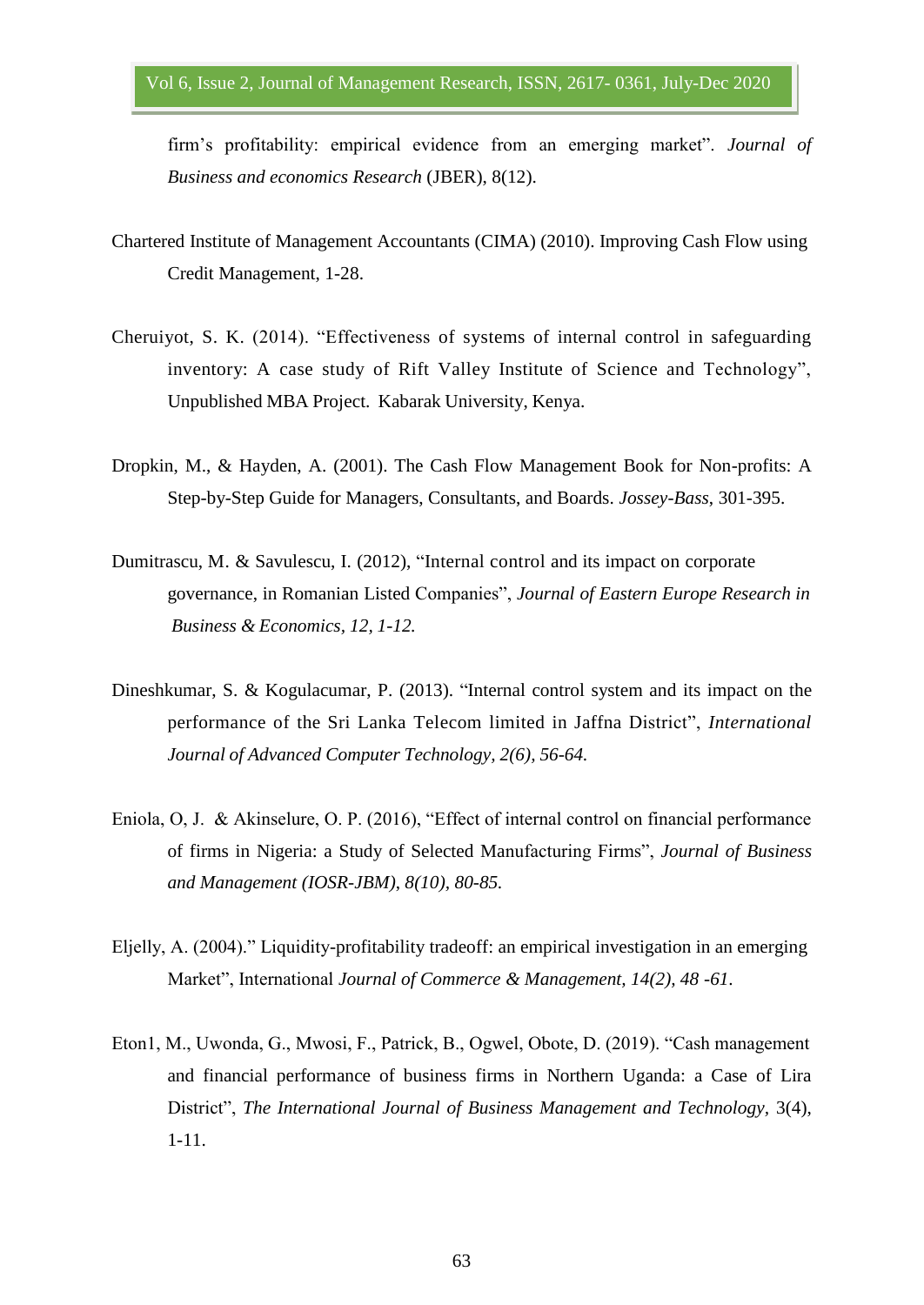- Baghebo, M. & Etuk, G. R. (2014), "Small and Medium Scale Enterprises (SMEs) and Nigeria's economic development", *Journal of Social Sciences (Mediterranean), 5(7), 656-662.*
- Fatoki, O. (2014). "The causes of the failure of new Small and Medium terprises in South Africa, Mediterranean", *Journal of Social Sciences, 5(20), 922 -927.*
- Franks, B.P., & James, O.K., (2014). "Cash flow and corporate performance: a study of selected food and beverages companies in Nigeria". *European Journal of Accounting, Auditing and Finance Research,* 2(7), 77-87.
- Gyebi, F. & Quain, S. (2013). "Internal control on cash collection: A case of the Electricity Company of Ghana Ltd, Accra East Region", *International Journal of Business and Social Science, 4(9), 217-233.*
- Gyekye, A. B. & Oseifuah, E. K. (2013), "Internal control in small and microenterprises in the Vhembe District, Limpopo Province, *South Africa", European Scientific Journal, 9 (4), 241 – 251.*
- Hussaini, B., Jamila, G. & Idris, I. I. (2016). Corporate liquidity and profitability of listed food and beverages firms in Nigeria,*Net Journal of Social Sciences, 4, 10-22.*
- Han, M. O. (2014), Determinants of SMEs' performance: the case of Kyaing Tong, Myanmar, Graduate School of Business: Assumption University.
- Janaki, S. T. (2016). "Impact of cash management on financial performance of the Srilankan manufacturing companies". *EPRA International Journal of Economics and Business Review, 4*(8), 118-126.
- Jokipii, A. (2010), Determinants and Consequences of internal control in firms: A contingency theory based analysis, *J. Manag. Gov.*, 14, 115–144.

Kinyanjui, D., Kiragu, D., & Kamau, R. (2017). "Cash management practices on financial